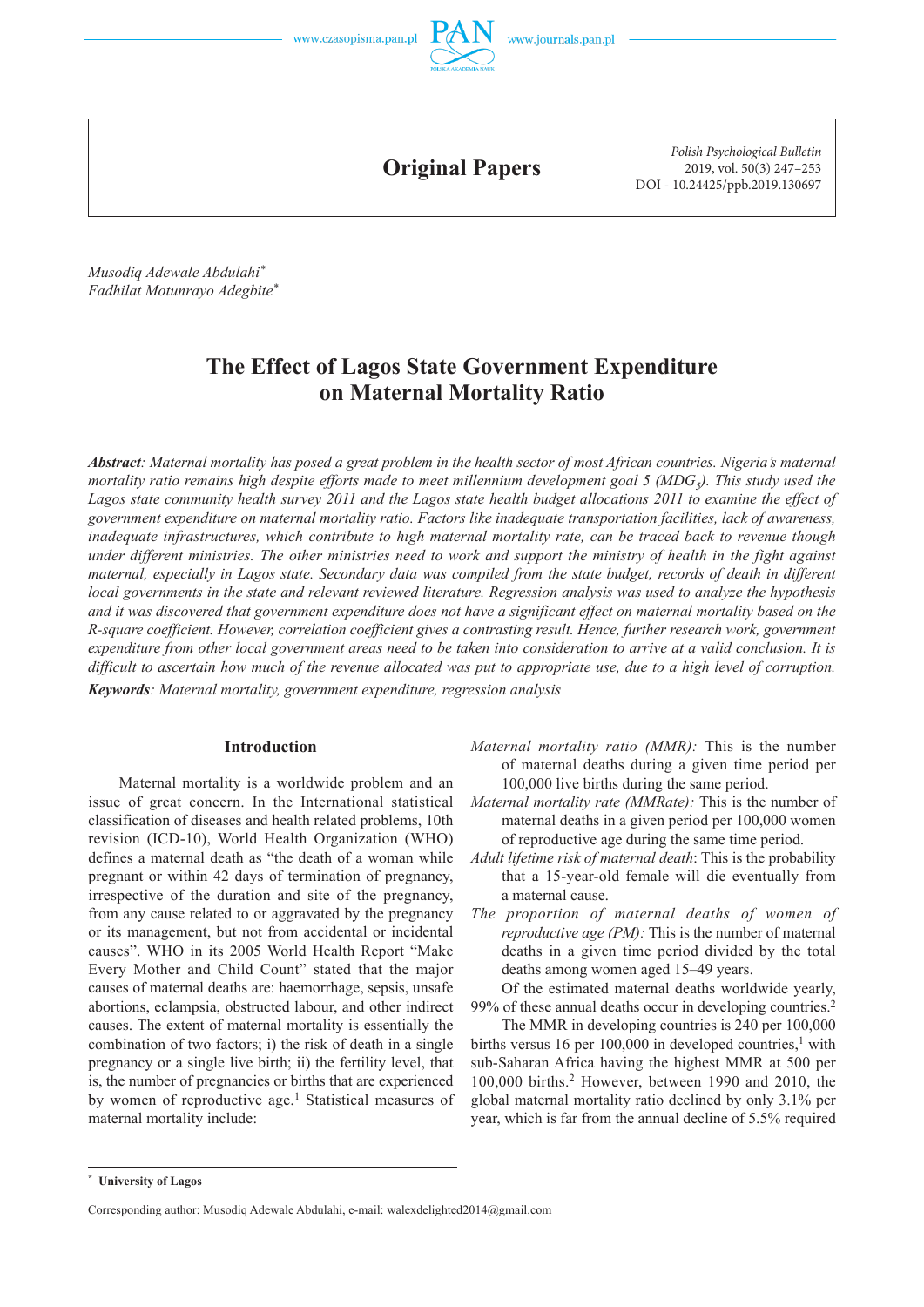www.czasopisma.pan.pl



# 248 *Musodiq Adewale Abdulahi, Fadhilat Motunrayo Adegbite*

to achieve MDG5.3 A United Nations report released May 16 2010 titled "Trends in Maternal Mortality: 1990– 2010" showed that 14 percent of the world's death related to child bearing are in Nigeria. Nigeria makes up only 1.7% of the total world population, but accounts for about 10% of the global estimate for maternal mortality.4 The MMR in Nigeria was last reported in 2010 at 630 per 100,000 live births according to a World Bank report making it the  $10<sup>th</sup>$ -highest in the world.<sup>5</sup> There are significant disparities among regions in Nigeria, with Northern Nigeria having higher mortality rates than the wealthier South. 'The UNFPA estimates stated that in 2009, maternal mortality in Lagos state was 400 per 100,000 live births, while the state Ministry of health provides a higher estimate of 650 per 100,000 live births.6

Nigeria's expenditure on health is relatively low, even when compared with other African countries. The total health expenditure as a percentage of the gross domestic product (GDP) from 1998 to 2000 was less than 5%, falling behind that of other developing countries such as Kenya (5.3%), Zambia (6.2%), Tanzania (6.8%), Malawi (7.2%) and South Africa  $(7.5\%)$ .<sup>7</sup> The total government health expenditure as a proportion of the total health expenditure was estimated as 18.69% in 2003, 26.4% in 2004 and 26.02% in 2005.7 Remarkably, the federal budgetary component of health expenditure has increased over the years. It increased from 1.7% on 1991 to 7.2% in 2007. Nevertheless, the budgetary allocation for health is still below the 15% signed by the Nigerian government in the Abuja Declaration.7 The Nigerian Medical Association (NMA) dismissed the 6.4% allocation to the health sector for 2013, describing it as paltry and inadequate to achieve the desired health dividends of democracy. Provision of essential and quality health care services and reduction of maternal mortality has been difficult owing to this level of government spending. Also the unwillingness and inability of the government leaders to rise to their responsibility and lack of political will for strategic policy, coupled with the prevalence of corruption owe to the worsening of the sector: Public officials misuse entrusted power for their private gains at the expense of people's lives and thereby fail to release information on how the funds were managed, or instead give false accounts. Therefore, there is a mismatch between resource allocation and what is actually spent. The absence of data for effective planning and ensuring proper accountability, and failure to implement policies contribute to the slow progress.

Improving maternal mortality is one of the eight Millennium Development Goals (MDGs) adopted by the international community at the United Nations Millennium Summit in 2000. In MDG5, countries committed themselves to reducing maternal mortality ratio by three quarters between 1990 and 2015. In achieving the MDG target of reducing maternal mortality by 75%, progress in Nigeria could prove pivotal, as Nigeria still remains one of the most dangerous countries in the world to give birth.<sup>5</sup> Achieving MDG5 requires accelerating progress in promoting maternal health in developing countries.

According to the National Demographic and Health Survey of 2008, 39.7% of women in Lagos state could not access healthcare due to lack of funds. The overall percentage of health budget to total federal budget is a far cry from the WHO's recommendation of 15% health budget to national budget.<sup>5</sup> It can be said that of all the factors that affect maternal mortality, government expenditure on health serves as a yardstick in determining the manner in which all others affect it. Other factors contributing to high maternal mortality include: lack of antenatal care, inadequate staffing, delays in treatment of complications, low maternal educational level, adverse cultural practices, inadequate standard facilities, poverty, accessibility, transport and so on. These can all be charged to lack of adequate funding and the inefficient allocation of resources by the government.

The main objective of this research work is to determine the effect of government healthcare expenditure on maternal mortality especially with respect to Lagos State. Specifically, it seeks to consider the relationship between the level of expenditure by government and the overall effect on maternal mortality. This study evaluates healthcare funding in Lagos state, with respect to the health budget and health expenditure and how these affect the maternal mortality ratio in the state. The remaining parts of this paper are as follows: section two involves review of maternal mortality; section three includes material and methods, the summary and conclusion are in section four and five respectively.

# **Literature Review**

# **Maternal Mortality**

According to a WHO publication released May 2012, 99% of all maternal deaths occur in developing countries, with a higher percentage in women living in rural areas and among poorer communities. Almost all of these were as a result of low-resource settings, and most could have been prevented. The high number of maternal deaths in some of these areas reflected inequities in access to health services, and highlighted the gap between the rich and the poor. Access to antenatal care, skilled care during childbirth and care and support in the weeks after childbirth were listed as ways to prevent these deaths while poverty, distance, lack of information, inadequate service and cultural practices were listed as factors that prevent women from receiving quality healthcare. They reasoned that poor women are least likely to receive adequate health care as a result of insufficient health facilities and health workers in their countries. To improve healthcare it was suggested that barriers that limit access to quality maternal health services must be identified and addressed at all levels of the health system.

Alvarez et al.<sup>8</sup> concluded that education is strongly related to maternal death, as education of women is higher in those countries were the MMR is lower. McAlister et al.<sup>9</sup> suggest a strong relationship between the level of female literacy and education, and maternal and infant mortality. Programs aimed at providing medical care to reduce maternal and infant mortality may have limited success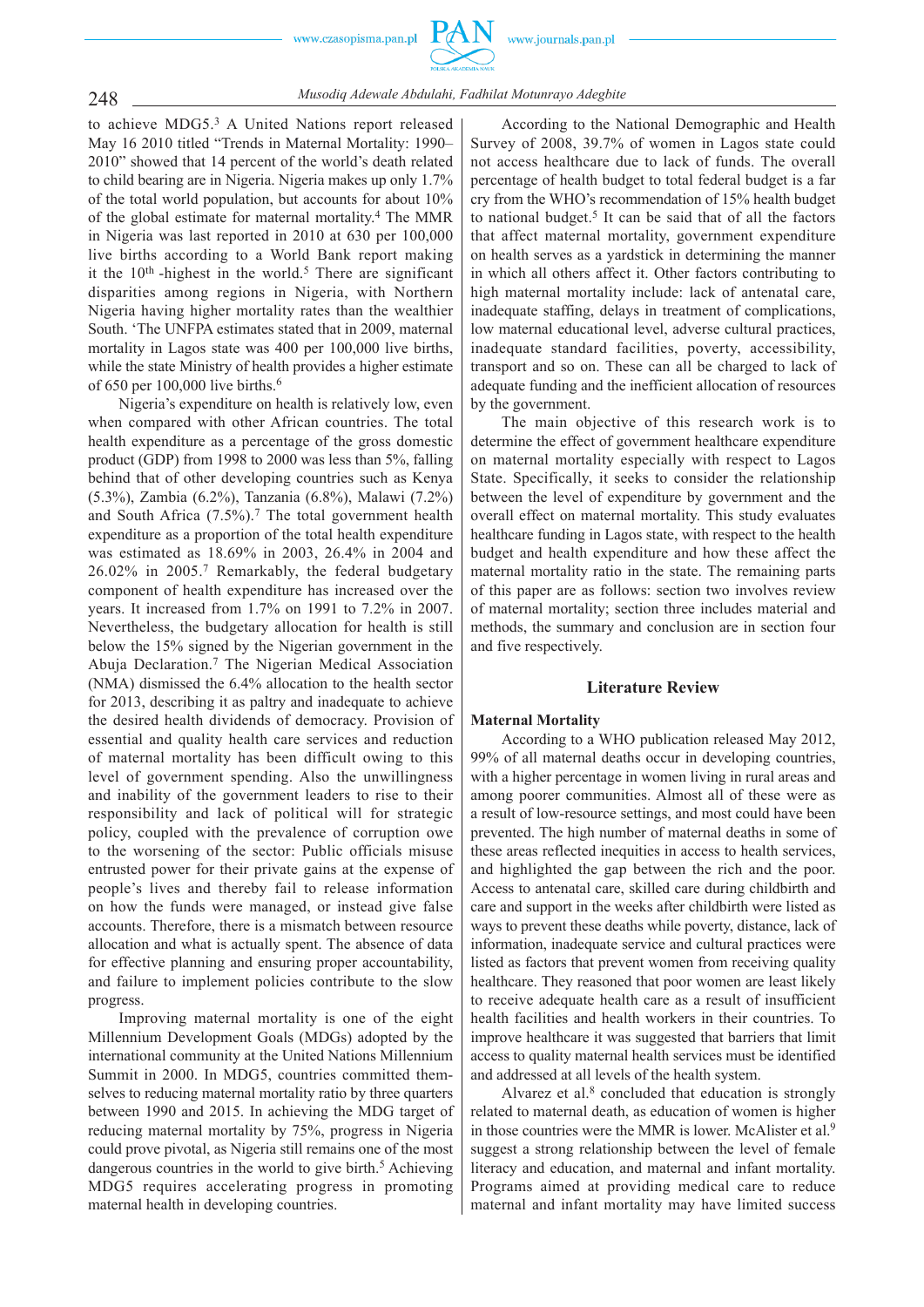unless carried out in parallel with improved availability of education for women.10

Education allows women to make informed choices and seek proper health care. A World Health Organization report on Asia and the Pacific shows that female literacy rates are a strong predictor of maternal mortality rates; the more literate the female population, the lower the maternal mortality rate.<sup>11</sup> Using data from the World Health Organization's Global Survey on Maternal and Perinatal Health, researchers found that women with no education were nearly three times more likely to die during pregnancy and childbirth than women who had finished secondary school.<sup>11</sup>

A woman's level of education, and her specific knowledge about the importance of pregnancy and delivery care and awareness of where to receive them, also plays a role in uptake of services.12 For example, in Namibia, women with post- secondary education were over twice as likely to deliver with a skilled attendant compared to those with no education, and seven times more likely to obtain a caesarean section.13

According to Ahmed et al., $^{14}$  efforts to expand maternal health service utilization can be accelerated by parallel investments by government in programs aimed at poverty eradication (MDG 1), universal primary education (MDG 2), and women's empowerment (MDG 3). UNFPA<sup>11</sup> states that a woman's chance of dying or becoming disabled during pregnancy and childbirth is closely connected to her social and economic status, the norms and values of her culture, and the geographic remoteness of her home.

# **Relationship between Government Expenditure on Health and Maternal Mortality**

Government financing may increase access to maternal health services to a greater extent than the private sector (including households paying out-of-pocket), as these services represent a substantial investment in the supply of hospitals, nurses and doctors – an investment that cannot be tackled by households or the nascent private health care sector.<sup>15</sup>

Adequate investment in health as a governmental priority is a prerequisite to ensuring widespread coverage of interventions that prevent pregnancy, its complications, and resulting deaths.10 Health spending needs to be directed into programs that are known to be effective, through mechanisms that reach the most neglected populations. A systematic review of maternal health programs found that implementation of evidence based interventions was associated with the amount of national resources allocated to the issue, but also with leadership skills and the development of health facility accountability, community based financing systems, and efforts to facilitate service use by remote and rural areas.<sup>16</sup> A positive example comes from Thailand, which has demonstrated particular success in health system investment, with particular attention to improvements in district and sub-district level public sector primary health care delivery.17

Efforts to achieve MDG5 cannot succeed where there is inadequate attention to maternal and reproductive health in national planning instruments, insufficient human and financial resources to meet demands, or an over-reliance on external funding sources.<sup>10</sup>

Bassey et al.<sup>18</sup> examined the relationship between levels of government health care expenditure and health status in Nigeria. Where health care services are not subsidized, the dependent poor population are caused to accommodate the over bearing cost of utilizing health care services. This study reveals that government health expenditure is insufficient in improving the health status of the population. They assessed that in order to improve the health status of the population, the Government needs to increase budgetary funding of the health sector, reduce the inequality in the budgetary distribution of health expenditure and undertake a policy that will account for the cost funding health per head in the population.

According to the International Initiative on Maternal Mortality and Human Rights,<sup>19</sup> it was concluded that if maternal mortality is to be reduced, governments must allocate and effectively spend increasing and sustained resources to strengthen their health systems and make them available, accessible, and affordable. Olakunde7 explored the different mechanisms used for healthcare financing in Nigeria, and identified them as a combination of tax revenue, out-of-pocket payments, donor funding and health insurance. He pointed out that the health financing system is still characterized by low investment by the government, extensive out-of-pocket payments, limited insurance coverage and low donor funding. According to him, to achieve universal coverage of health care services for the poor, Nigeria must move from out-of-pocket payments to other mechanisms of financing.

Onotai et al.20 in their research paper "A Review of the Nigerian Health care Funding System and How it Compares to that of South Africa, Europe and America" described the Nigerian health care funding system as evolving despite the numerous challenges facing it such as, shortage of manpower, poor implementation of good programs, poor funding and lack of political will on the part of government. The study criticized general taxation as the predominant health care funding by the Nigerian government, as it is never sufficient for the provision of good healthcare services. Furthermore, the study recommended that the government should embark on increasing health care funding by putting more resources into the sector, resuscitating the public health facilities and eradicating corruption within the health sector.

Shiffman et al.<sup>21</sup> assessed the state of political priority for maternal mortality reduction in Nigeria. The study stressed that maternal mortality was a cause worthy of attention and resources, and that reduction objectives will only be achieved if governments make the cause a national political priority. These findings tend to support Ogunlela<sup>22</sup> who was with the view that safe motherhood needs to become a political priority with a definite national plan of action in the form of a national policy for safe motherhood. She argued that free health care services such as ante-natal care, emergency obstetric care, post-natal care, provision of qualified and skilled personnel as well as availability of drugs and facilities are the responsibility of the government.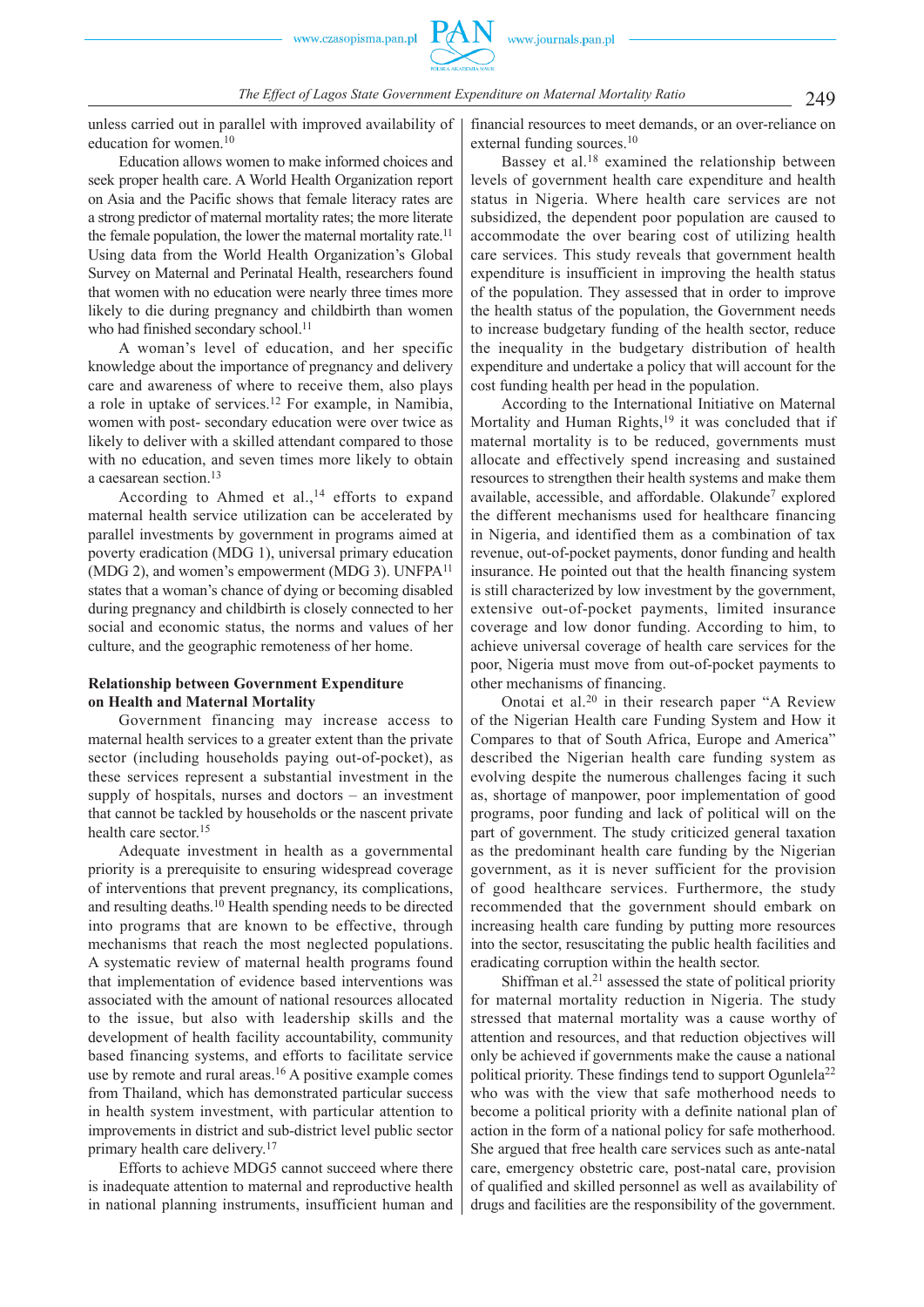www.czasopisma.pan.pl



250 *Musodiq Adewale Abdulahi, Fadhilat Motunrayo Adegbite*

Yaqub et al.23 investigate how the effectiveness of public health expenditure is affected by governance in Nigeria. The study obtained results that showed that public health expenditure had a negative effect on life expectancy when the governance indicators were included. According to them simply increasing public expenditure on health is less likely to lead to improvement in health status unless corruption is addressed.

Fabamwo et al.<sup>6</sup> in their research on "An Assessment of Policies and Programs for Reducing Maternal Mortality in Lagos State" praised Lagos State government for a great deal of commitment to the issue of reduction of maternal mortality, though there are still quite a number of positive interventions that need to be embarked upon. They concluded that the cumulative reach of maternal health services is still below expectation, which then calls for rejuvenation and upgrading of the primary health system so that the citizenry will not need to travel long distances to access essential obstetric care. The research stressed that the cost of emergency care in the state needed to be addressed. It recommended that operative deliveries should be completely underwritten or substantially subsidized by government, as it will enable a lot more women access maternal health care at both secondary and tertiary levels. Therefore, they described the financial allocations to maternal health in the state as underfunding though visible infra-structural and equipment development had taken place within the available allocation.

Mojekwu24 examined the major determinants factors that appear to affect maternal mortality ratio more than others. The study revealed that delivery by a skilled health professional and educational attainment of women had more effect on MMR than other factors. They stated that increased funding of the health care sector is absolutely essential, and therefore argued that the MDG5 will be achieved only if governments devote more resources to the training of medical professionals and also make the education of women a national political priority.

# **Material and Methods**

The study employed qualitative and quantitative research techniques. A non-experimental research design was used for the study. The quantitative aspect of this research requires data on the MMR in the various local governments and their allocated health revenue. The population of this research study constitutes women of childbearing age across 16 local governments Areas in Lagos State. Agege LGA, Ajeromi-Ifelodun LGA, Alimosho LGA, Apapa LGA, Badagry LGA, Epe LGA, lbeju-Lekki LGA, lfako-ljaye LGA, Ikorodu LGA, Kosofe LGA, Lagos Island LGA, Lagos Mainland LGA, Mushin LGA, Oshodi-Isolo LGA, Shomolu LGA, Surulere LGA. Secondary data was employed in this research work. They are compiled from the records of deaths in different local governments in the state and relevant reviewed literature such as: Textbooks, journals, seminar materials etc. Sufficient material on related literature was supplied through internet sources and library research.

The 2011 community based survey on maternal mortality, conducted by Lagos State Ministry of Health was used to obtain values for maternal mortality rates while the Lagos State 2011 approved budget was used to obtain revenue allocations. For the objective of this study, descriptive statistical tools such as tables and graphs was employed in analyzing the data. Data generated was processed through SPSS (Statistical Package for Social Sciences) using regression analysis.

### **Analysis**

The data used in this study are quantitative in nature. Descriptive statistical tools such as tables and graphs were employed in analyzing data. Linear regression was carried out to obtain the equation for determining maternal mortality. The variables involved in the study are as follows:

Independent Variable  $X = REVENUE$ Dependent Variable Y = MMR The hypothesis tested was:

- Ho: The level of government expenditure does not have an effect on maternal mortality.
- HI: The level of government expenditure has an effect on maternal mortality.

# **Table 1. MMR And Revenue Allocation Across Local Governments In Lagos State For The Year 2011**

| <b>MMR</b><br>(per 100,000) | <b>REVENUE</b> |
|-----------------------------|----------------|
| 667                         | 226,800,000    |
| 736                         | 88,000,000     |
| 826                         | 157,600,000    |
| 421                         | 88,800,000     |
| 600                         | 178,000,000    |
| 803                         | 93,600,000     |
| 758                         | 44,200,000     |
| 690                         | 124,800,000    |
| 754                         | 276,039,998    |
| 421                         | 12,100,000     |
| 310                         | 672,360,000    |
| 443                         | 163,600,000    |
| 511                         | 168,000,000    |
| 443                         | 181,440,000    |
| 667                         | 285,200,000    |
| 332                         | 187,200,000    |
|                             |                |

MMR Source: Lagos State Ministry of Health

Revenue allocation source: Y2011 Lagos State Abridged Annual Budget

SPSS was used to carry out linear regression on the data. The results from the tables have been summarized below.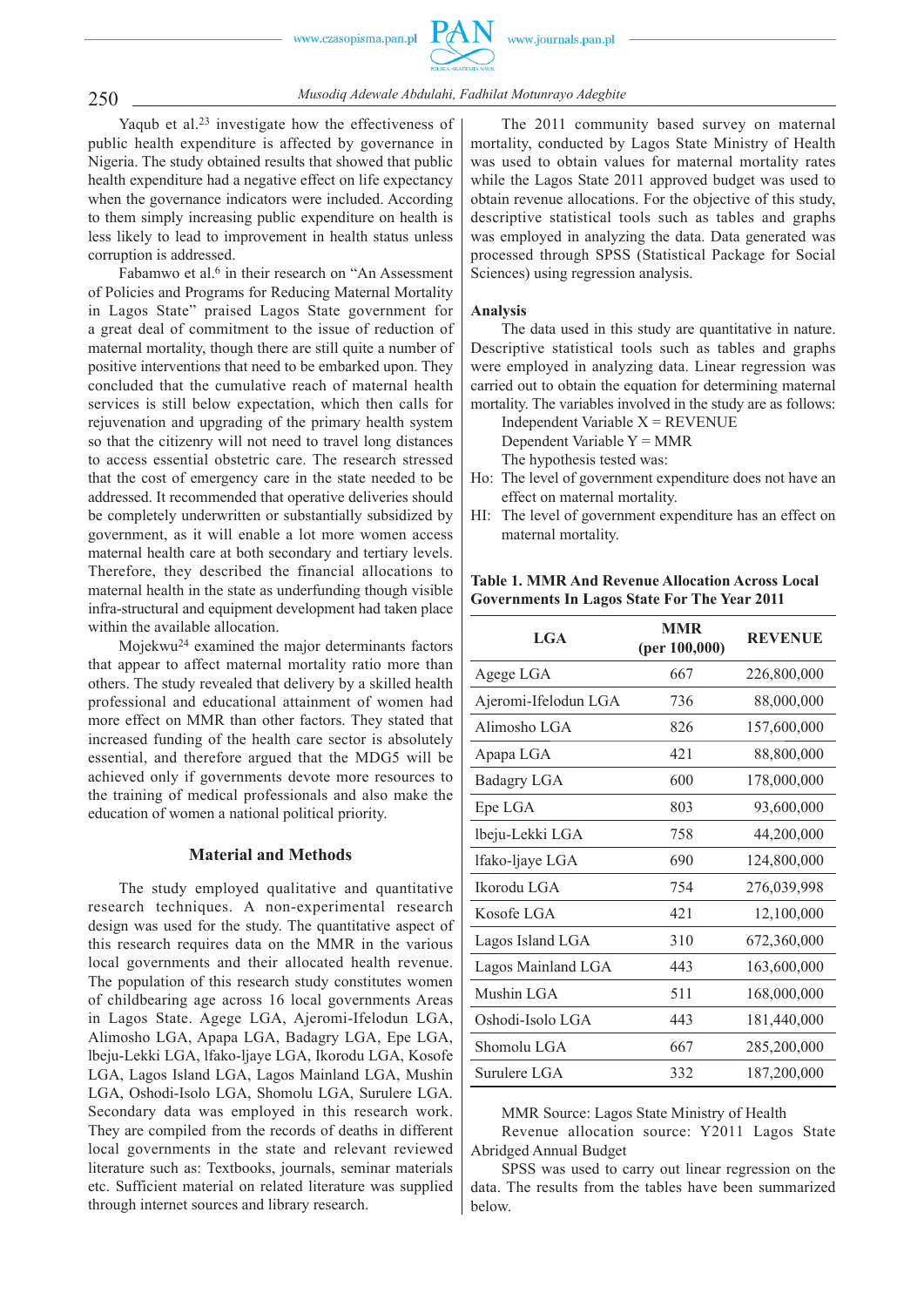| $20010 = 000000$ |          |                          |    |  |
|------------------|----------|--------------------------|----|--|
|                  | Mean     | Std.<br><b>Deviation</b> | N  |  |
| <b>MMR</b>       | 586.3750 | 173.35777                | 16 |  |
| <b>REVENUE</b>   | 184.2338 | 150.44615                | 16 |  |

**Table 2. Descriptive Statistics**

The descriptive statistics table gives:

- MMR mean and standard deviation as 586.3750 and 173.35777 respectively with a sample size of 16,
- Revenue mean and standard deviation are 184.2338 and 150.44615 respectively, with a sample size of 16.

# **Table 3. Correlations**

|                     |                |         | <b>MMR REVENUE</b> |
|---------------------|----------------|---------|--------------------|
| Pearson Correlation | <b>MMR</b>     | 1.00    | $-.334$            |
|                     | <b>REVENUE</b> | $-.334$ | 1.000              |
| Sig. (1-tailed)     | MMR            |         | .103               |
|                     | <b>REVENUE</b> | .103    |                    |
| N                   | MMR            | 16      | 16                 |
|                     | <b>REVENUE</b> | 16      | 16                 |
|                     |                |         |                    |

The Pearson correlation shows a negative value of –.334. This shows an inverse relationship, that is, as revenue increases, MMR falls. This agrees with previously reviewed literature. Initiative on Maternal Mortality and Human Rights (IIMMHR) in a brief published in 2009 concluded that if maternal mortality is to be reduced, government must allocate increasing and sustained resources to the health care system. The inverse relationship is also seen to be in line with the findings on the graph (fig. 1) of MMR plotted against revenue. Lagos Island LGA had the highest revenue of N672, 360,000 and the lowest MMR of 310 amongst the various local governments. Ajeromi-Ifelodun LGA had one of the lowest revenues

# **Figure 1. Chart comparing MMR and Revenue**



of N88, 000,000 and one of the highest MMRs of 736. The same was for Epe and Ibeju-Lekki LGAs; they both had low revenue and high MMR. Shomolu LGA had the second highest revenue, but the MMR was still high.This could be because the population in that LGA is high.

### **Table 4. Model Summary**

| Model                                                                                                                                                                          | $\mathbb{R}$     |      | $R$ Square Adjusted $R$ | Std. Error of<br>the Estimate |  |
|--------------------------------------------------------------------------------------------------------------------------------------------------------------------------------|------------------|------|-------------------------|-------------------------------|--|
|                                                                                                                                                                                | 334 <sup>a</sup> | -111 | 049                     | 169.15484                     |  |
| $\ldots$ Decay is a second of $\mathbf{D}$ D $\mathbf{D}$ $\mathbf{D}$ $\mathbf{D}$ $\mathbf{D}$ $\mathbf{D}$ $\mathbf{D}$ $\mathbf{D}$ $\mathbf{D}$ $\mathbf{D}$ $\mathbf{D}$ |                  |      |                         |                               |  |

a. Predictors: (Constant), REVENUE

From the model summary the R value is .334.

The R square value is .111. R square indicates how much of the dependent variable "MMR" can be explained by the independent variable. In this case, 11% of the dependent variable can be explained by the independent variable, which is very small. This result is much less than expected. Other factors that affect MMR could be the reasons for this outcome. Available transportation to medical facilities, distance to the hospital, and number of trained doctors, well equipped health facilities and ante-natal care are a few of the other factors that affect MMR. All these could also be attributed to how efficiently the allocations to the health sectors are used. Even when resources are directed towards health care, the lack of transparency in how funds are spent and the prevalence of corruption mean that funds do not always fill their intended goals. Corruption is defined by Transparency International in 2006 as 'misuse of entrusted power for private gain'. Money lost to corruption is difficult to determine and should be used to buy medicines, equip hospitals and clinics and hire badly needed health staff, it can also be used to prevent serious sicknesses and many deaths.25

# **Table 5. ANOVAa**

| Model | Sum of<br><b>Square</b>                      | Df | Mean<br><b>Square</b> | F | Sig. |
|-------|----------------------------------------------|----|-----------------------|---|------|
|       | Regression 50206.733 1 50206.733 1.755 .207b |    |                       |   |      |
|       | 1 Residual 400587.017 14 28613.358           |    |                       |   |      |
| total | 450793.750 15                                |    |                       |   |      |

a. Dependent Variable: MMR

b. Predictors: (Constant), REVENUE

From the ANOVA table  $F = 1$ .755. Degrees of freedom between groups  $=k-1=2-1=1$ (where k is the number of groups).

Degrees of freedom within groups  $N - k = 16 - 2 = 14$ (where N is the total number of observations).

Total degrees of freedom is  $N - 1 = 16 - 1 = 15$ .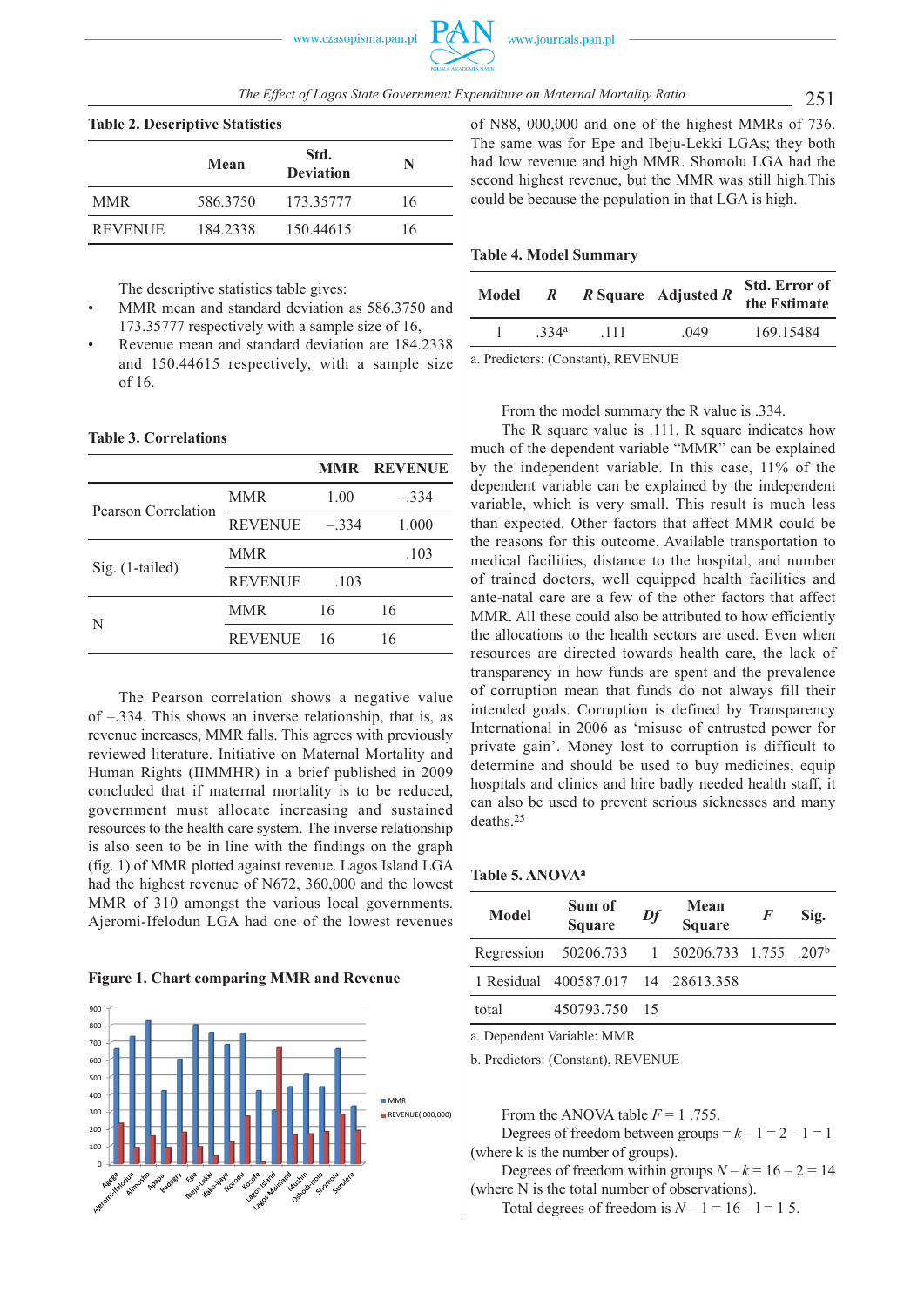| <b>Model</b> | <b>Unstandardized coefficients</b> |                   | <b>Standardized</b><br>coefficients |          | Sig. |  |
|--------------|------------------------------------|-------------------|-------------------------------------|----------|------|--|
|              | B                                  | <b>Std. Error</b> | <b>Beta</b>                         |          |      |  |
| (Constant)   | 657.222                            | 68.183            |                                     | 9.639    | .000 |  |
| 1 REVENUE    | $-.385$                            | .290              | $-334$                              | $-1,325$ | .207 |  |

a. Dependent Variable: MMR

The probability (.207 in the Sig.Column) is above .05; therefore we do not reject the null hypothesis.

The table of coefficients gives the estimated values of the regression and their standard errors.

If we let  $MMR = Y$  and REVENUE = *X*, the model will be:

$$
Y = \alpha + \beta X
$$

$$
Y = -385X + 657.222
$$

i.e. 
$$
MMR = -.385(REVENUE) + 657222
$$
.

For additional revenue of N 1,000,000, MMR will be 656.837.

At  $Y = 0$ ,  $X = 1,70707$  It implies that, to achieve a MMR value of zero, additional revenue of NI, 707,000,000 will be expected.

# **Summary**

Due to poor accountability mechanisms and lack of transparency, it is difficult to determine how the revenue allocations are put to use. There is a possibility that the funds put into the health sector are grossly mismanaged. More attention should be paid to how efficiently the allocations to health sector are used.

The results also show that revenue is not the only variable responsible for the high rate of maternal mortality. Other factors such as education and transportation play a prominent role. Therefore, other ministries such as the Ministry of Education for example, have a role to play in the reduction of MMR. This point to the need for further research work

# **Conclusion**

This research work was carried out to determine the effect of government expenditure on maternal mortality ratio in Lagos State, Nigeria. Various works of researchers were studied and used in order to properly assess their findings and in furtherance of this research topic.

Through the use of linear regression, it was discovered that there is no significant relationship between government expenditure and maternal mortality. Only 11% of MMR could be explained by the revenue allocated. Consideration has to be given to the fact that a substantial amount of allocated revenue is grossly mismanaged and misused. On the other side, as a result of negative correlation i.e. –.334 obtained which implies greater funding works for lower MMR. This gives contrasting outcome; hence, it is difficult to arrive at a conclusion that there is no relationship between government expenditure and maternal mortality.

One of the limitations of this study was due to data available, only sixteen of the whole local government areas in Lagos state was used for the analysis. However, further research work, government expenditure from other local government areas need to be taken into consideration to generally accept the result of this research work.

Also, like other researchers have pointed out ministry of education and transportation amongst others play vital roles in reducing maternal mortality. "Because education of women does not come under the ambit of the Ministry of Health, any effective advocacy for the reduction of maternal mortality in Nigeria will have to collaborate to an appreciable extent with interests outside the health ministry in order to achieve success".24 It is evident that the government has to demonstrate strong political will and commitment to the issue of maternal mortality. Despite claims by the government of huge spending in the health sector on maternal mortality, improvements in these areas are not visible to the public. The cumulative reach of health services is still below expectation.

# **References**

- 1. World Health Organization, & UNICEF. (2012). Trends in maternal mortality: 1990 to 2010: WHO, UNICEF, UNFPA and The World Bank estimates.
- 2. World Bank. (2010). Improving Primary Health Care Delivery in Nigeria Evidence From Four States. Working paper No 187. Washington Dc.
- 3. World Health Organization. (2011). Closing the gap: policy into practice on social determinants of health: discussion paper.
- 4. Grant, J. P. (1992). *The state of the world's children*.
- 5. Cooke, J. G., Tahir, F. (2013). Maternal health in Nigeria. *Center for Strategic & International Studies*.
- 6. Fabamwo, A. O., Okonofua, F. E. (2010). An assessment of policies and programs for reducing maternal mortality in Lagos State, Nigeria. *African Journal of Reproductive Health*, *14*(3), 55–63.
- 7. Olakunde, B. O. (2012). Public health care financing in Nigeria: Which way forward?. *Annals of Nigerian Medicine*, *6*(1), 4.
- 8. Alvarez, J. L., Gil, R., Hernández, V., Gil, A. (2009). Factors associated with maternal mortality in Sub-Saharan Africa: an ecological study. *BMC public health*, *9*(1), 462.
- 9. McAlister, C., Baskett, T. F. (2006). Female education and maternal mortality: a worldwide survey. *Journal of obstetrics and gynaecology Canada*, *28*(11), 983–990.
- 10. UNDP. (2011). Discussion Paper: A Social Determinants Approach to Maternal Health.